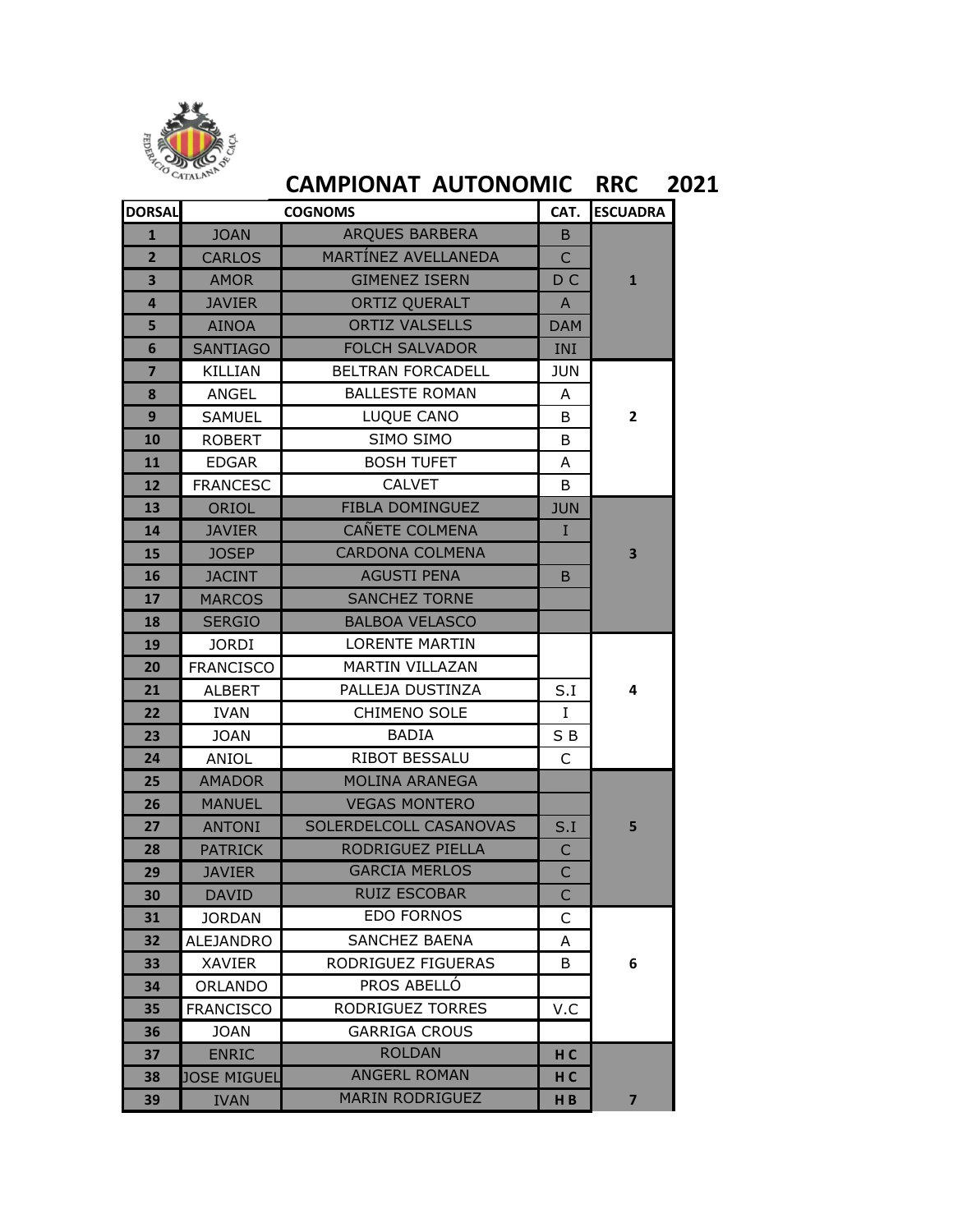| 40 | <b>ALFONSO</b>   | <b>SERRANO JIMENEZ</b>  | <b>INI</b>     |    |
|----|------------------|-------------------------|----------------|----|
| 41 | <b>MARCELO</b>   | <b>CLAVERO ELZAM</b>    | SB             |    |
| 42 | <b>GABRIEL</b>   | <b>MONTES CORDOBA</b>   | S <sub>C</sub> |    |
| 43 | <b>JOAQUIM</b>   | PERIANEZ ROURA          | В              |    |
| 44 | <b>JOSEP</b>     | MARTORELL PIÑOL         | H <sub>C</sub> |    |
| 45 | <b>JORDI</b>     | <b>ROTLLAN</b>          | H <sub>C</sub> | 8  |
| 46 | <b>JOSEP</b>     | <b>MONER</b>            | S <sub>C</sub> |    |
| 47 | <b>HÉCTOR</b>    | PÉREZ GARCÉS            | C              |    |
| 48 | <b>JORDI</b>     | <b>MATEU BERTRAN</b>    | H <sub>C</sub> |    |
| 49 | <b>FERMI</b>     | <b>GUAL</b>             | SB             |    |
| 50 | <b>JOAN</b>      | <b>LEAL</b>             | M <sub>C</sub> |    |
| 51 | <b>TONI</b>      | <b>SALA</b>             | <b>JUN</b>     | 9  |
| 52 | <b>CARLES</b>    | <b>REVENTOS</b>         | M <sub>C</sub> |    |
| 53 | <b>ANTONIO</b>   | <b>HURTADO</b>          | H <sub>B</sub> |    |
| 54 | <b>MIQUEL</b>    | <b>GARCIA AHUFINGER</b> | H <sub>1</sub> |    |
| 55 | <b>JOAN MARC</b> | <b>RODRIGUEZ</b>        | H <sub>C</sub> |    |
| 56 | <b>MARIO</b>     | <b>FERRERES</b>         | H <sub>C</sub> |    |
| 57 | <b>FRANCISCO</b> | PEDRO CHECA JORGE       | HI             | 10 |
| 58 | <b>MARC</b>      | <b>GALLEGO ISUS</b>     | <b>JUN</b>     |    |
| 59 | <b>TONI</b>      | <b>CAMBRA ARAGAY</b>    |                |    |
| 60 | <b>JOSEP</b>     | ROURA FORNÉS            |                |    |
| 61 | KILIAN           | <b>CABRERO PONCE</b>    |                |    |
| 62 |                  |                         |                |    |
| 63 |                  |                         |                | 11 |
| 64 |                  |                         |                |    |
| 65 |                  |                         |                |    |
| 66 |                  |                         |                |    |